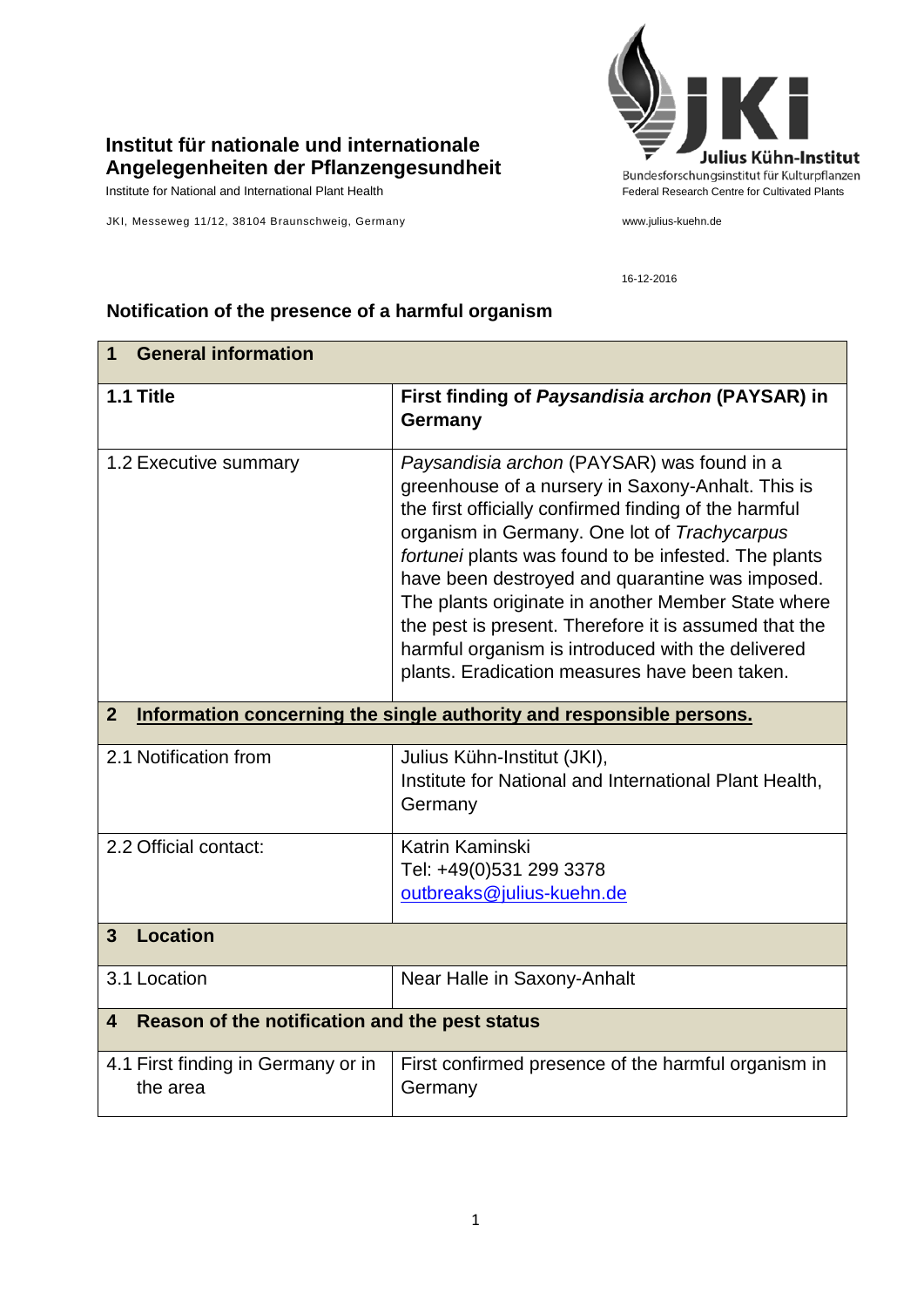| 4.2 Pest status in Germany before the<br>official confirmation of the presence,<br>or suspected presence, of the harmful<br>organism. | Absent                                                                              |
|---------------------------------------------------------------------------------------------------------------------------------------|-------------------------------------------------------------------------------------|
| 4.3 Pest status in Germany after the<br>official confirmation of the presence of<br>the harmful organism.                             | Transient, only at one location under<br>glas, under eradication                    |
| Finding, sampling, testing and confirmation of the harmful organism.<br>5                                                             |                                                                                     |
| 5.1 How the presence or appearance of<br>the harmful organism was found.                                                              | information submitted by professional<br>operator (trader)                          |
| 5.2 Date of finding:                                                                                                                  | 25.01.2016                                                                          |
| 5.3 Name and address of the Laboratory.                                                                                               | Julius Kühn-Institut, Kleinmachnow                                                  |
| 5.4 Diagnostic method.                                                                                                                | According to peer reviewed protocol:<br>EPPO diagnostic protocol PM 7/108 (1)       |
| 5.5 Date of official confirmation of the<br>harmful organism's identity.                                                              | 26.01.2016                                                                          |
| Infested area, and the severity and source of the outbreak in that area.<br>6                                                         |                                                                                     |
|                                                                                                                                       |                                                                                     |
| 6.1 Size and delimitation of the infested<br>area.                                                                                    | Number of infested plants: 150 - 300<br>pieces                                      |
| 6.2 Characteristics of the infested area<br>and its vicinity.                                                                         | <b>Physically closed conditions: Greenhouse</b>                                     |
| 6.3 Host plants in the infested area and<br>its vicinity.                                                                             | Other host plants are present.                                                      |
| 6.4 Infested plant(s), plant product(s) and<br>other object(s).                                                                       | Trachycarpus fortunei                                                               |
| 6.5 Severity of the outbreak.                                                                                                         | Approximately 3 larvae per infested plant,<br>the relevant lot included 300 plants. |